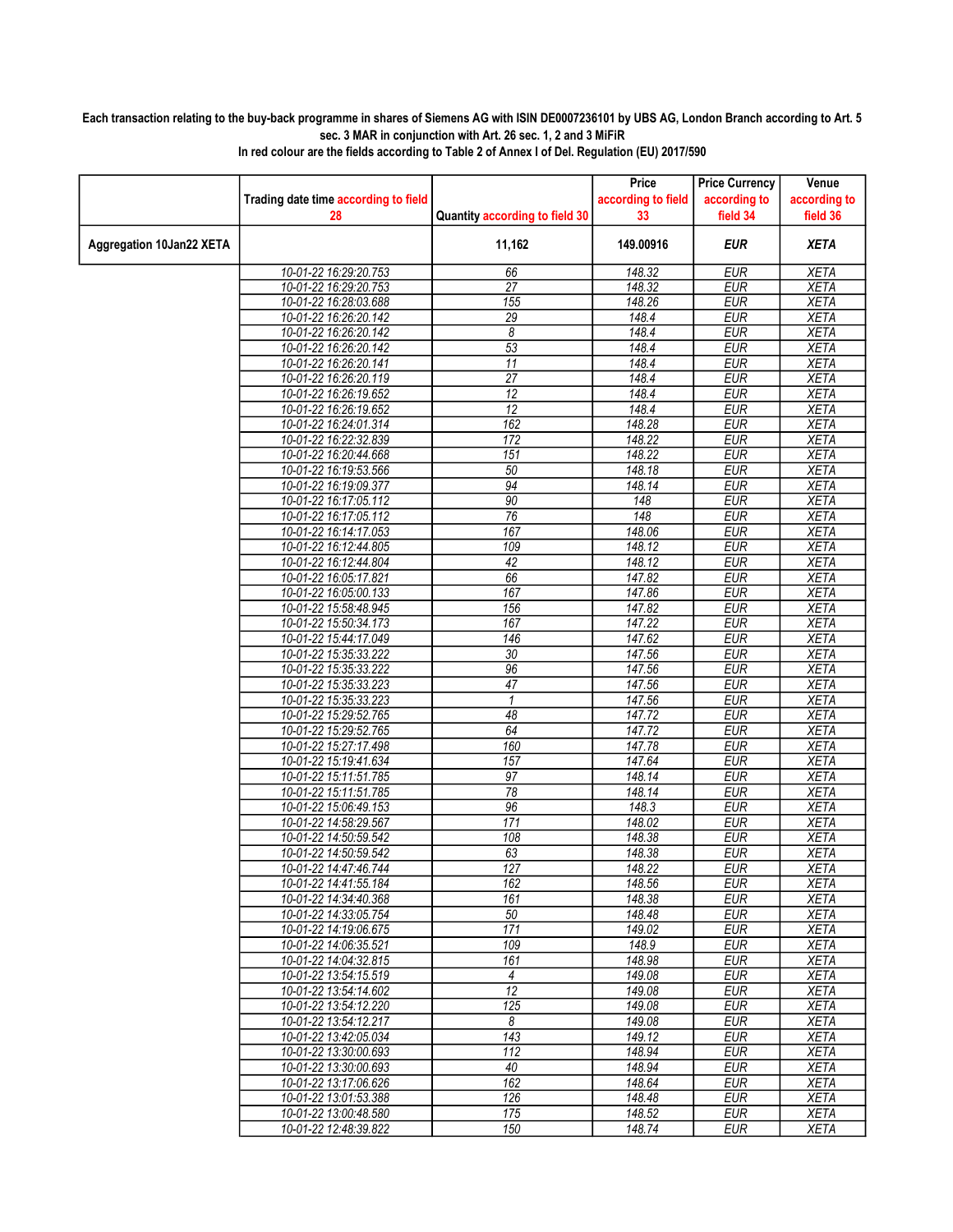| 10-01-22 12:32:40.594 | 94               | 148.62 | <b>EUR</b> | <b>XETA</b> |
|-----------------------|------------------|--------|------------|-------------|
| 10-01-22 12:32:40.594 | 75               | 148.62 | <b>EUR</b> | <b>XETA</b> |
| 10-01-22 12:20:33.495 | 141              | 148.64 | <b>EUR</b> | <b>XETA</b> |
| 10-01-22 12:06:36.607 | 151              | 149.1  | <b>EUR</b> | <b>XETA</b> |
| 10-01-22 11:54:49.235 | 161              | 149.04 | <b>EUR</b> | <b>XETA</b> |
| 10-01-22 11:49:33.606 | 5                | 148.84 | <b>EUR</b> | <b>XETA</b> |
| 10-01-22 11:49:33.605 | $\overline{125}$ | 148.84 | <b>EUR</b> | <b>XETA</b> |
| 10-01-22 11:39:08.843 | 69               | 148.68 | <b>EUR</b> | <b>XETA</b> |
| 10-01-22 11:39:08.842 | 93               | 148.68 | <b>EUR</b> | <b>XETA</b> |
| 10-01-22 11:22:08.745 | 34               | 148.8  | <b>EUR</b> | <b>XETA</b> |
| 10-01-22 11:22:08.745 | 140              | 148.8  | <b>EUR</b> | <b>XETA</b> |
| 10-01-22 11:08:04.319 | 56               | 149.06 | <b>EUR</b> | <b>XETA</b> |
| 10-01-22 11:08:04.286 | 85               | 149.06 | <b>EUR</b> | <b>XETA</b> |
| 10-01-22 11:07:59.591 | 31               | 149.06 | <b>EUR</b> | <b>XETA</b> |
| 10-01-22 10:52:16.389 | 154              | 149.44 | <b>EUR</b> | <b>XETA</b> |
| 10-01-22 10:52:16.389 | 14               | 149.44 | <b>EUR</b> | <b>XETA</b> |
|                       |                  |        |            |             |
| 10-01-22 10:52:16.369 | 10               | 149.44 | <b>EUR</b> | <b>XETA</b> |
| 10-01-22 10:52:16.363 | 47               | 149.44 | <b>EUR</b> | <b>XETA</b> |
| 10-01-22 10:52:08.538 | 41               | 149.44 | <b>EUR</b> | <b>XETA</b> |
| 10-01-22 10:36:33.863 | 168              | 149.42 | <b>EUR</b> | <b>XETA</b> |
| 10-01-22 10:23:29.621 | 151              | 149.48 | <b>EUR</b> | <b>XETA</b> |
| 10-01-22 10:10:35.387 | 160              | 149.22 | <b>EUR</b> | <b>XETA</b> |
| 10-01-22 09:58:55.772 | 27               | 149.3  | <b>EUR</b> | <b>XETA</b> |
| 10-01-22 09:58:55.772 | 124              | 149.3  | <b>EUR</b> | <b>XETA</b> |
| 10-01-22 09:58:55.772 | 8                | 149.3  | <b>EUR</b> | <b>XETA</b> |
| 10-01-22 09:50:08.186 | 144              | 149.64 | <b>EUR</b> | <b>XETA</b> |
| 10-01-22 09:49:04.948 | 124              | 149.72 | <b>EUR</b> | <b>XETA</b> |
| 10-01-22 09:37:00.339 | 93               | 150.06 | <b>EUR</b> | <b>XETA</b> |
| 10-01-22 09:37:00.339 | 75               | 150.06 | <b>EUR</b> | <b>XETA</b> |
| 10-01-22 09:23:20.369 | 175              | 149.88 | <b>EUR</b> | <b>XETA</b> |
| 10-01-22 09:11:46.873 | 143              | 150.02 | <b>EUR</b> | <b>XETA</b> |
| 10-01-22 09:04:37.513 | 160              | 149.66 | <b>EUR</b> | <b>XETA</b> |
| 10-01-22 09:00:01.336 | 160              | 149.78 | <b>EUR</b> | <b>XETA</b> |
| 10-01-22 08:52:00.555 | 13               | 149.62 | <b>EUR</b> | <b>XETA</b> |
| 10-01-22 08:52:00.554 | 152              | 149.62 | <b>EUR</b> | <b>XETA</b> |
| 10-01-22 08:48:01.511 | 3                | 149.8  | <b>EUR</b> | <b>XETA</b> |
| 10-01-22 08:48:01.102 | 122              | 149.8  | <b>EUR</b> | <b>XETA</b> |
|                       | 21               | 149.8  | <b>EUR</b> |             |
| 10-01-22 08:48:01.095 | 147              | 149.94 |            | <b>XETA</b> |
| 10-01-22 08:44:22.156 |                  |        | <b>EUR</b> | <b>XETA</b> |
| 10-01-22 08:36:16.095 | 162              | 149.42 | <b>EUR</b> | <b>XETA</b> |
| 10-01-22 08:31:00.318 | 167              | 149.88 | <b>EUR</b> | <b>XETA</b> |
| 10-01-22 08:30:24.801 | 163              | 150.04 | <b>EUR</b> | <b>XETA</b> |
| 10-01-22 08:26:33.278 | 125              | 149.62 | <b>EUR</b> | <b>XETA</b> |
| 10-01-22 08:26:33.278 | 24               | 149.62 | <b>EUR</b> | <b>XETA</b> |
| 10-01-22 08:21:51.743 | 131              | 149.8  | <b>EUR</b> | <b>XETA</b> |
| 10-01-22 08:21:51.742 | 18               | 149.8  | <b>EUR</b> | <b>XETA</b> |
| 10-01-22 08:19:35.802 | 145              | 149.84 | <b>EUR</b> | <b>XETA</b> |
| 10-01-22 08:19:09.658 | 141              | 150.06 | <b>EUR</b> | <b>XETA</b> |
| 10-01-22 08:18:00.106 | 166              | 150.3  | <b>EUR</b> | <b>XETA</b> |
| 10-01-22 08:14:29.998 | 157              | 150.54 | <b>EUR</b> | <b>XETA</b> |
| 10-01-22 08:11:38.037 | 151              | 151.1  | <b>EUR</b> | <b>XETA</b> |
| 10-01-22 08:11:38.037 | 20               | 151.1  | <b>EUR</b> | <b>XETA</b> |
| 10-01-22 08:09:21.691 | 164              | 150.78 | <b>EUR</b> | XETA        |
| 10-01-22 08:07:06.887 | 161              | 151.22 | <b>EUR</b> | <b>XETA</b> |
| 10-01-22 08:05:05.161 | 142              | 151.56 | <b>EUR</b> | <b>XETA</b> |
|                       |                  |        |            |             |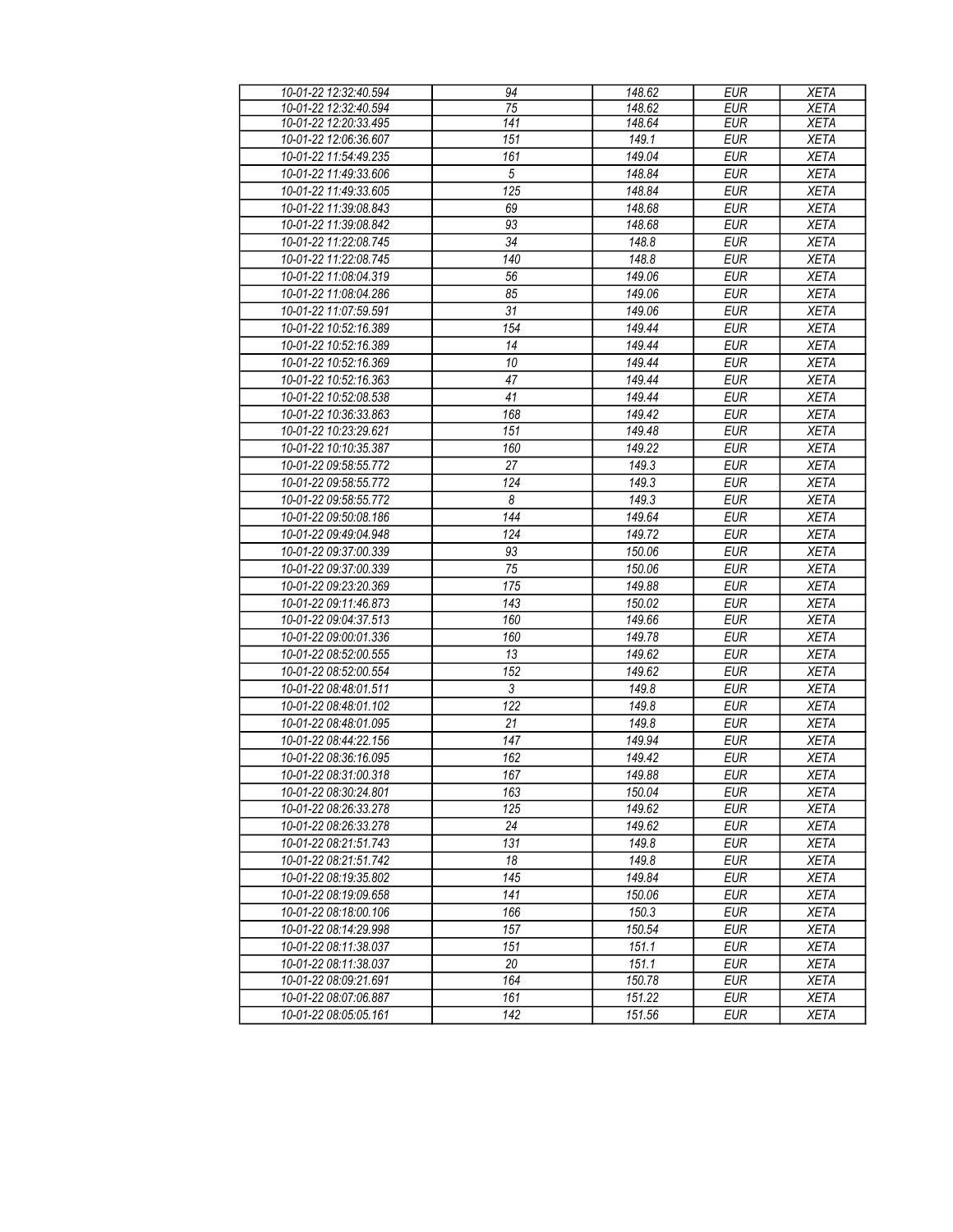## Each order relating to the buy-back programme above according to Art. 5 sec. 3 MAR in conjunction with Art. 25 sec. 1 and 2 MiFiR

In red colour are the fields according to Table 2 of the Annex of Del. Regulation (EU) 2017/580; alternatively you may report the

| Date and Time according to field 9 | <b>Segment MIC code</b><br>according to field 16 | <b>Transaction price</b><br>according to field 28 | <b>Price currency according</b><br>to field 29 | <b>Buy-sell indicator</b><br>according to field 32 |
|------------------------------------|--------------------------------------------------|---------------------------------------------------|------------------------------------------------|----------------------------------------------------|
| 10-01-22 16:29:20.753              | <b>XETA</b>                                      | 148.32                                            | <b>EUR</b>                                     | <b>BUY</b>                                         |
| 10-01-22 16:29:20.753              | <b>XETA</b>                                      | 148.32                                            | <b>EUR</b>                                     | <b>BUY</b>                                         |
| 10-01-22 16:28:03.688              | <b>XETA</b>                                      | 148.26                                            | <b>EUR</b>                                     | <b>BUY</b>                                         |
| 10-01-22 16:26:20.142              | <b>XETA</b>                                      | 148.4                                             | <b>EUR</b>                                     | <b>BUY</b>                                         |
| 10-01-22 16:26:20.142              | <b>XETA</b>                                      | 148.4                                             | <b>EUR</b>                                     | <b>BUY</b>                                         |
| 10-01-22 16:26:20.142              | <b>XETA</b>                                      | 148.4                                             | <b>EUR</b>                                     | <b>BUY</b>                                         |
| 10-01-22 16:26:20.141              | <b>XETA</b>                                      | 148.4                                             | <b>EUR</b>                                     | <b>BUY</b>                                         |
| 10-01-22 16:26:20.119              | <b>XETA</b>                                      | 148.4                                             | <b>EUR</b>                                     | <b>BUY</b>                                         |
| 10-01-22 16:26:19.652              | <b>XETA</b>                                      | 148.4                                             | <b>EUR</b>                                     | <b>BUY</b>                                         |
| 10-01-22 16:26:19.652              | <b>XETA</b>                                      | 148.4                                             | <b>EUR</b>                                     | <b>BUY</b>                                         |
| 10-01-22 16:24:01.314              | <b>XETA</b>                                      | 148.28                                            | <b>EUR</b>                                     | <b>BUY</b>                                         |
| 10-01-22 16:22:32.839              | <b>XETA</b>                                      | 148.22                                            | <b>EUR</b>                                     | <b>BUY</b>                                         |
| 10-01-22 16:20:44.668              | <b>XETA</b>                                      | 148.22                                            | <b>EUR</b>                                     | <b>BUY</b>                                         |
| 10-01-22 16:19:53.566              | <b>XETA</b>                                      | 148.18                                            | <b>EUR</b>                                     | <b>BUY</b>                                         |
| 10-01-22 16:19:09.377              | <b>XETA</b>                                      | 148.14                                            | <b>EUR</b>                                     | <b>BUY</b>                                         |
| 10-01-22 16:17:05.112              | <b>XETA</b>                                      | 148                                               | <b>EUR</b>                                     | <b>BUY</b>                                         |
| 10-01-22 16:17:05.112              | <b>XETA</b>                                      | 148                                               | <b>EUR</b>                                     | <b>BUY</b>                                         |
| 10-01-22 16:14:17.053              | <b>XETA</b>                                      | 148.06                                            | <b>EUR</b>                                     | <b>BUY</b>                                         |
| 10-01-22 16:12:44.805              | <b>XETA</b>                                      | 148.12                                            | <b>EUR</b>                                     | <b>BUY</b>                                         |
| 10-01-22 16:12:44.804              | <b>XETA</b>                                      | 148.12                                            | <b>EUR</b>                                     | <b>BUY</b>                                         |
| 10-01-22 16:05:17.821              | <b>XETA</b>                                      | 147.82                                            | <b>EUR</b>                                     | <b>BUY</b>                                         |
| 10-01-22 16:05:00.133              | <b>XETA</b>                                      | 147.86                                            | <b>EUR</b>                                     | <b>BUY</b>                                         |
| 10-01-22 15:58:48.945              | <b>XETA</b>                                      | 147.82                                            | <b>EUR</b>                                     | <b>BUY</b>                                         |
| 10-01-22 15:50:34.173              | <b>XETA</b>                                      | 147.22                                            | <b>EUR</b>                                     | <b>BUY</b>                                         |
| 10-01-22 15:44:17.049              | <b>XETA</b>                                      | 147.62                                            | <b>EUR</b>                                     | <b>BUY</b>                                         |
| 10-01-22 15:35:33.222              | <b>XETA</b>                                      | 147.56                                            | <b>EUR</b>                                     | <b>BUY</b>                                         |
| 10-01-22 15:35:33.222              | <b>XETA</b>                                      | 147.56                                            | <b>EUR</b>                                     | <b>BUY</b>                                         |
| 10-01-22 15:35:33.223              | <b>XETA</b>                                      | 147.56                                            | <b>EUR</b>                                     | <b>BUY</b>                                         |
| 10-01-22 15:35:33.223              | <b>XETA</b>                                      | 147.56                                            | <b>EUR</b>                                     | <b>BUY</b>                                         |
| 10-01-22 15:29:52.765              | <b>XETA</b>                                      | 147.72                                            | <b>EUR</b>                                     | <b>BUY</b>                                         |
| 10-01-22 15:29:52.765              | <b>XETA</b>                                      | 147.72                                            | <b>EUR</b>                                     | <b>BUY</b>                                         |
| 10-01-22 15:27:17.498              | <b>XETA</b>                                      | 147.78                                            | <b>EUR</b>                                     | <b>BUY</b>                                         |
| 10-01-22 15:19:41.634              | <b>XETA</b>                                      | 147.64                                            | <b>EUR</b>                                     | <b>BUY</b>                                         |
| 10-01-22 15:11:51.785              | <b>XETA</b>                                      | 148.14                                            | <b>EUR</b>                                     | <b>BUY</b>                                         |
| 10-01-22 15:11:51.785              | <b>XETA</b>                                      | 148.14                                            | <b>EUR</b>                                     | <b>BUY</b>                                         |
| 10-01-22 15:06:49.153              | <b>XETA</b>                                      | 148.3                                             | <b>EUR</b>                                     | <b>BUY</b>                                         |
| 10-01-22 14:58:29.567              | <b>XETA</b>                                      | 148.02                                            | EUR                                            | <b>BUY</b>                                         |
| 10-01-22 14:50:59.542              | <b>XETA</b>                                      | 148.38                                            | <b>EUR</b>                                     | <b>BUY</b>                                         |
| 10-01-22 14:50:59.542              | <b>XETA</b>                                      | 148.38                                            | <b>EUR</b>                                     | <b>BUY</b>                                         |
| 10-01-22 14:47:46.744              | <b>XETA</b>                                      | 148.22                                            | <b>EUR</b>                                     | <b>BUY</b>                                         |
| 10-01-22 14:41:55.184              | <b>XETA</b>                                      | 148.56                                            | <b>EUR</b>                                     | <b>BUY</b>                                         |
| 10-01-22 14:34:40.368              | <b>XETA</b>                                      | 148.38                                            | <b>EUR</b>                                     | <b>BUY</b>                                         |
| 10-01-22 14:33:05.754              | <b>XETA</b>                                      | 148.48                                            | <b>EUR</b>                                     | <b>BUY</b>                                         |
| 10-01-22 14:19:06.675              | <b>XETA</b>                                      | 149.02                                            | <b>EUR</b>                                     | <b>BUY</b>                                         |
| 10-01-22 14:06:35.521              | <b>XETA</b>                                      | 148.9                                             | <b>EUR</b>                                     | <b>BUY</b>                                         |
| 10-01-22 14:04:32.815              | <b>XETA</b>                                      | 148.98                                            | <b>EUR</b>                                     | <b>BUY</b>                                         |
| 10-01-22 13:54:15.519              | <b>XETA</b>                                      | 149.08                                            | EUR                                            | <b>BUY</b>                                         |
| 10-01-22 13:54:14.602              | <b>XETA</b>                                      | 149.08                                            | <b>EUR</b>                                     | <b>BUY</b>                                         |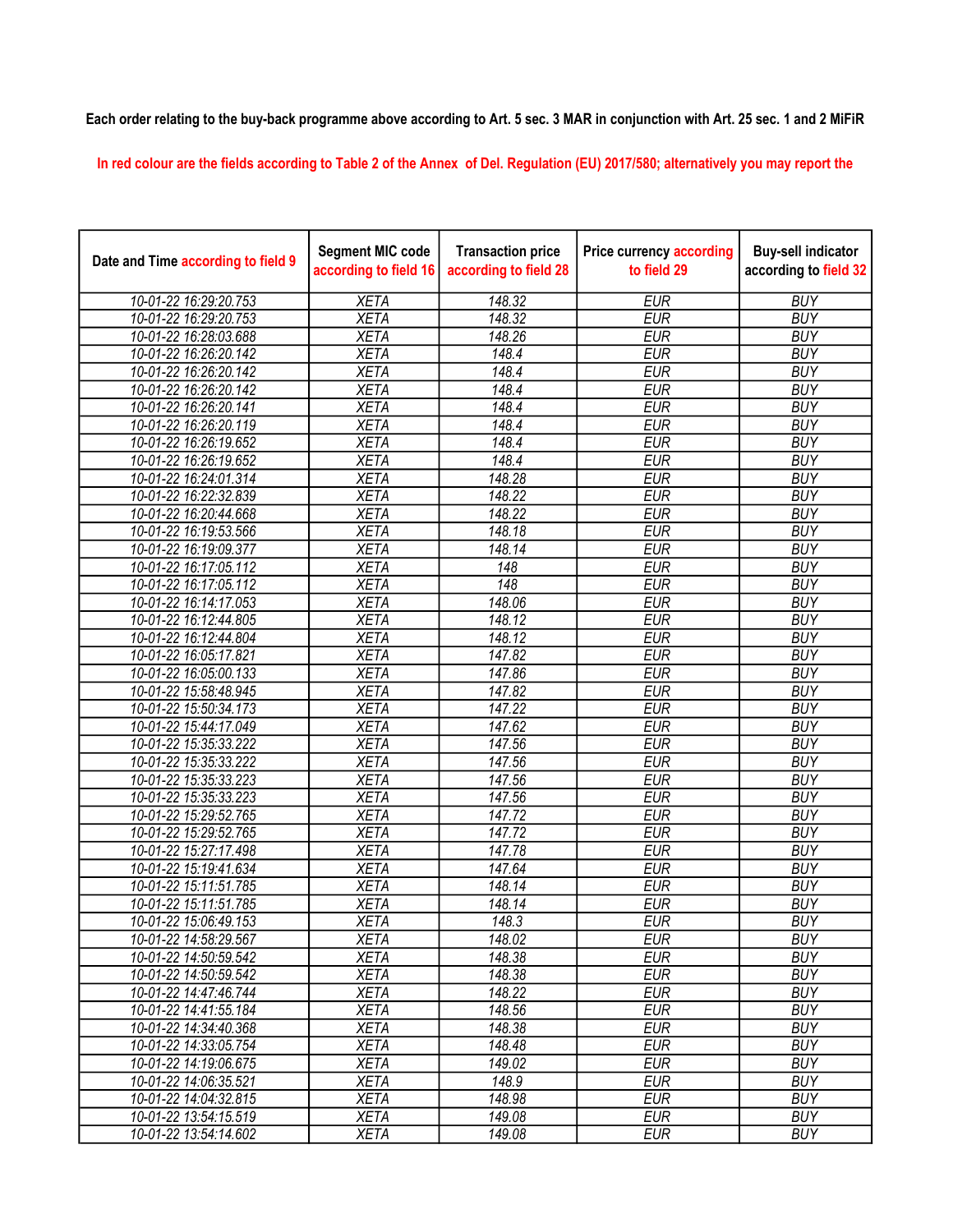| 10-01-22 13:54:12.220 | <b>XETA</b> | 149.08 | <b>EUR</b> | <b>BUY</b> |
|-----------------------|-------------|--------|------------|------------|
| 10-01-22 13:54:12.217 | <b>XETA</b> | 149.08 | <b>EUR</b> | <b>BUY</b> |
| 10-01-22 13:42:05.034 | <b>XETA</b> | 149.12 | <b>EUR</b> | <b>BUY</b> |
| 10-01-22 13:30:00.693 | <b>XETA</b> | 148.94 | <b>EUR</b> | <b>BUY</b> |
| 10-01-22 13:30:00.693 | <b>XETA</b> | 148.94 | <b>EUR</b> | <b>BUY</b> |
| 10-01-22 13:17:06.626 | <b>XETA</b> | 148.64 | <b>EUR</b> | <b>BUY</b> |
| 10-01-22 13:01:53.388 | <b>XETA</b> | 148.48 | <b>EUR</b> | <b>BUY</b> |
| 10-01-22 13:00:48.580 | <b>XETA</b> | 148.52 | <b>EUR</b> | <b>BUY</b> |
| 10-01-22 12:48:39.822 | <b>XETA</b> | 148.74 | <b>EUR</b> | <b>BUY</b> |
| 10-01-22 12:32:40.594 | <b>XETA</b> | 148.62 | <b>EUR</b> | <b>BUY</b> |
| 10-01-22 12:32:40.594 | <b>XETA</b> | 148.62 | <b>EUR</b> | <b>BUY</b> |
| 10-01-22 12:20:33.495 | <b>XETA</b> | 148.64 | <b>EUR</b> | <b>BUY</b> |
| 10-01-22 12:06:36.607 | <b>XETA</b> | 149.1  | <b>EUR</b> | <b>BUY</b> |
| 10-01-22 11:54:49.235 | <b>XETA</b> | 149.04 | <b>EUR</b> | <b>BUY</b> |
| 10-01-22 11:49:33.606 | <b>XETA</b> | 148.84 | <b>EUR</b> | <b>BUY</b> |
| 10-01-22 11:49:33.605 | <b>XETA</b> | 148.84 | <b>EUR</b> | <b>BUY</b> |
| 10-01-22 11:39:08.843 | <b>XETA</b> | 148.68 | <b>EUR</b> | <b>BUY</b> |
| 10-01-22 11:39:08.842 | <b>XETA</b> | 148.68 | <b>EUR</b> | <b>BUY</b> |
| 10-01-22 11:22:08.745 | <b>XETA</b> | 148.8  | <b>EUR</b> | <b>BUY</b> |
| 10-01-22 11:22:08.745 | <b>XETA</b> | 148.8  | <b>EUR</b> | <b>BUY</b> |
| 10-01-22 11:08:04.319 | <b>XETA</b> | 149.06 | <b>EUR</b> | <b>BUY</b> |
| 10-01-22 11:08:04.286 | <b>XETA</b> | 149.06 | <b>EUR</b> | <b>BUY</b> |
| 10-01-22 11:07:59.591 | <b>XETA</b> | 149.06 | <b>EUR</b> | <b>BUY</b> |
| 10-01-22 10:52:16.389 | <b>XETA</b> | 149.44 | <b>EUR</b> | <b>BUY</b> |
| 10-01-22 10:52:16.389 | <b>XETA</b> | 149.44 | <b>EUR</b> | <b>BUY</b> |
|                       |             |        |            |            |
| 10-01-22 10:52:16.369 | <b>XETA</b> | 149.44 | <b>EUR</b> | <b>BUY</b> |
| 10-01-22 10:52:16.363 | <b>XETA</b> | 149.44 | <b>EUR</b> | <b>BUY</b> |
| 10-01-22 10:52:08.538 | <b>XETA</b> | 149.44 | <b>EUR</b> | <b>BUY</b> |
| 10-01-22 10:36:33.863 | <b>XETA</b> | 149.42 | <b>EUR</b> | <b>BUY</b> |
| 10-01-22 10:23:29.621 | <b>XETA</b> | 149.48 | <b>EUR</b> | <b>BUY</b> |
| 10-01-22 10:10:35.387 | <b>XETA</b> | 149.22 | <b>EUR</b> | <b>BUY</b> |
| 10-01-22 09:58:55.772 | <b>XETA</b> | 149.3  | <b>EUR</b> | <b>BUY</b> |
| 10-01-22 09:58:55.772 | <b>XETA</b> | 149.3  | <b>EUR</b> | <b>BUY</b> |
| 10-01-22 09:58:55.772 | <b>XETA</b> | 149.3  | <b>EUR</b> | <b>BUY</b> |
| 10-01-22 09:50:08.186 | <b>XETA</b> | 149.64 | <b>EUR</b> | <b>BUY</b> |
| 10-01-22 09:49:04.948 | <b>XETA</b> | 149.72 | <b>EUR</b> | <b>BUY</b> |
| 10-01-22 09:37:00.339 | <b>XETA</b> | 150.06 | <b>EUR</b> | <b>BUY</b> |
| 10-01-22 09:37:00.339 | <b>XETA</b> | 150.06 | <b>EUR</b> | <b>BUY</b> |
| 10-01-22 09:23:20.369 | <b>XETA</b> | 149.88 | <b>EUR</b> | <b>BUY</b> |
| 10-01-22 09:11:46.873 | <b>XETA</b> | 150.02 | <b>EUR</b> | <b>BUY</b> |
| 10-01-22 09:04:37.513 | <b>XETA</b> | 149.66 | <b>EUR</b> | <b>BUY</b> |
| 10-01-22 09:00:01.336 | <b>XETA</b> | 149.78 | <b>EUR</b> | <b>BUY</b> |
|                       |             |        |            |            |
| 10-01-22 08:52:00.555 | <b>XETA</b> | 149.62 | <b>EUR</b> | <b>BUY</b> |
| 10-01-22 08:52:00.554 | <b>XETA</b> | 149.62 | <b>EUR</b> | <b>BUY</b> |
| 10-01-22 08:48:01.511 | <b>XETA</b> | 149.8  | <b>EUR</b> | <b>BUY</b> |
| 10-01-22 08:48:01.102 | <b>XETA</b> | 149.8  | <b>EUR</b> | <b>BUY</b> |
| 10-01-22 08:48:01.095 | <b>XETA</b> | 149.8  | <b>EUR</b> | <b>BUY</b> |
| 10-01-22 08:44:22.156 | <b>XETA</b> | 149.94 | <b>EUR</b> | <b>BUY</b> |
| 10-01-22 08:36:16.095 | <b>XETA</b> | 149.42 | <b>EUR</b> | <b>BUY</b> |
| 10-01-22 08:31:00.318 | <b>XETA</b> | 149.88 | <b>EUR</b> | <b>BUY</b> |
| 10-01-22 08:30:24.801 | <b>XETA</b> | 150.04 | <b>EUR</b> | <b>BUY</b> |
| 10-01-22 08:26:33.278 | <b>XETA</b> | 149.62 | <b>EUR</b> | <b>BUY</b> |
| 10-01-22 08:26:33.278 | <b>XETA</b> | 149.62 | <b>EUR</b> | <b>BUY</b> |
| 10-01-22 08:21:51.743 | <b>XETA</b> | 149.8  | <b>EUR</b> | <b>BUY</b> |
|                       |             |        |            |            |